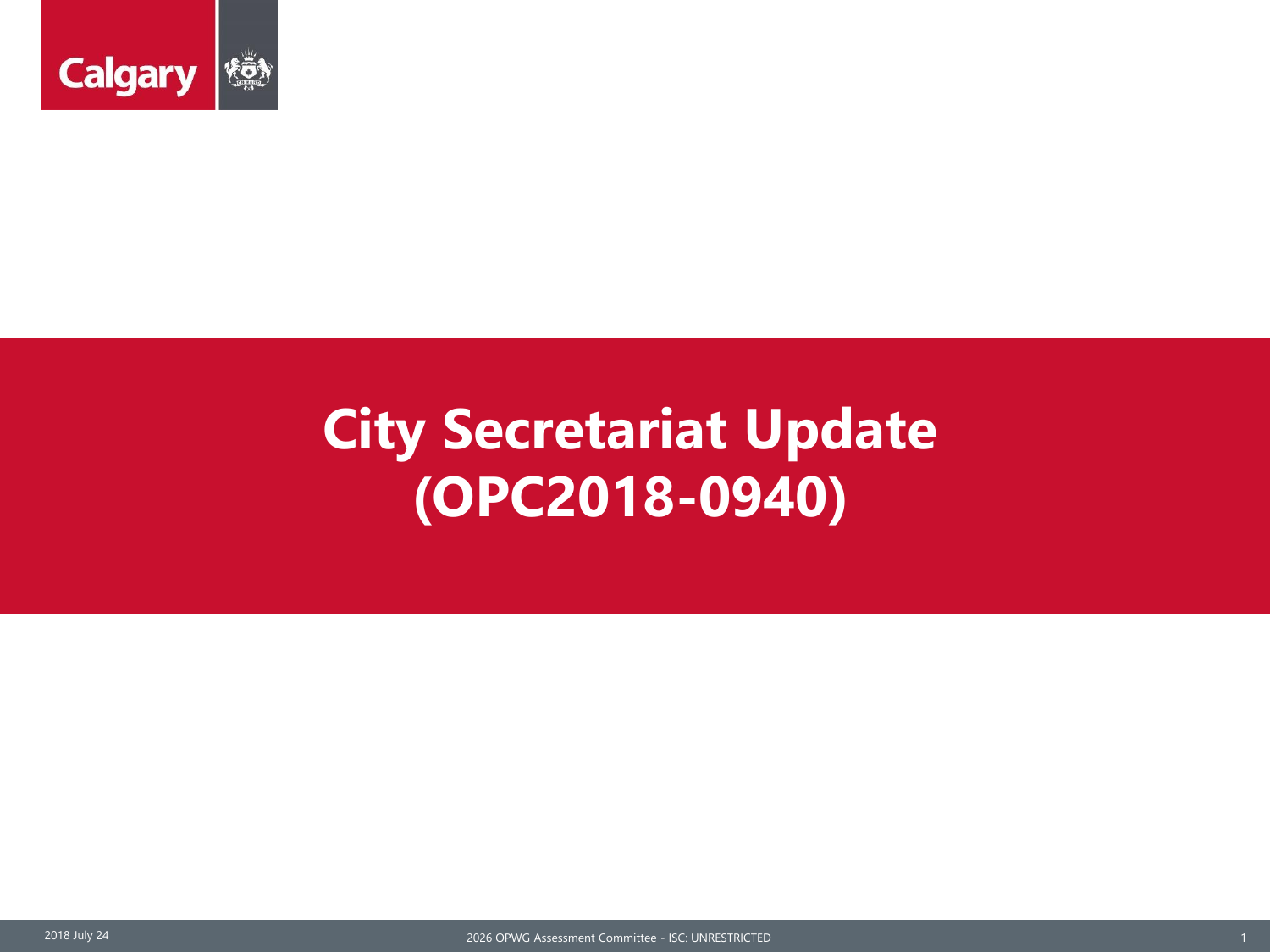## **Secretariat Budget**

| 2018 July 17 Rise & Report                                                                                                                     | <b>2018 July 24 Proposed Decision</b>                                                                                                                                                                                                                       |  |  |  |  |
|------------------------------------------------------------------------------------------------------------------------------------------------|-------------------------------------------------------------------------------------------------------------------------------------------------------------------------------------------------------------------------------------------------------------|--|--|--|--|
| The 2026 OPWG Assessment Committee<br>recommends:                                                                                              | That in regard to its 2018 July 17 decision after<br>considering Report OPC2018-0866 titled "2026<br><b>Olympic and Paralympic Winter Games City</b><br>Secretariat Update", the City Secretariat<br>recommends that the 2026 OPWG Assessment<br>Committee: |  |  |  |  |
| 1. That Council approve the Secretariat<br>budget included as Revised<br>Attachment 3 to be funded from<br>anticipated 2018 Corporate Programs |                                                                                                                                                                                                                                                             |  |  |  |  |
| Savings; and                                                                                                                                   | 1. Reconsider Recommendation 1; and<br>2. Recommend that Council approve the                                                                                                                                                                                |  |  |  |  |
| 2. That the closed session discussions                                                                                                         | Secretariat budget included as Revised                                                                                                                                                                                                                      |  |  |  |  |

and presentations regarding OPC2018-0866 be kept confidential pursuant to Sections 24 and 27 of the *Freedom of Information and Protection of Privacy Act*.

<u>rğy</u>

**Calgary** 

Further that **Revised** Attachment 3 to Report OPC2018-0866 be released as a public document.

Attachment 3 with funds to be transferred from anticipated 2018 Corporate Programs intentional savings to the Budget Savings Account for a one-time budget increase in 2018 and 2019 in Law and Legislative Services provided that the release of any funds required for 2019 remain subject to Council deciding to submit a bid for the 2026 OPWG.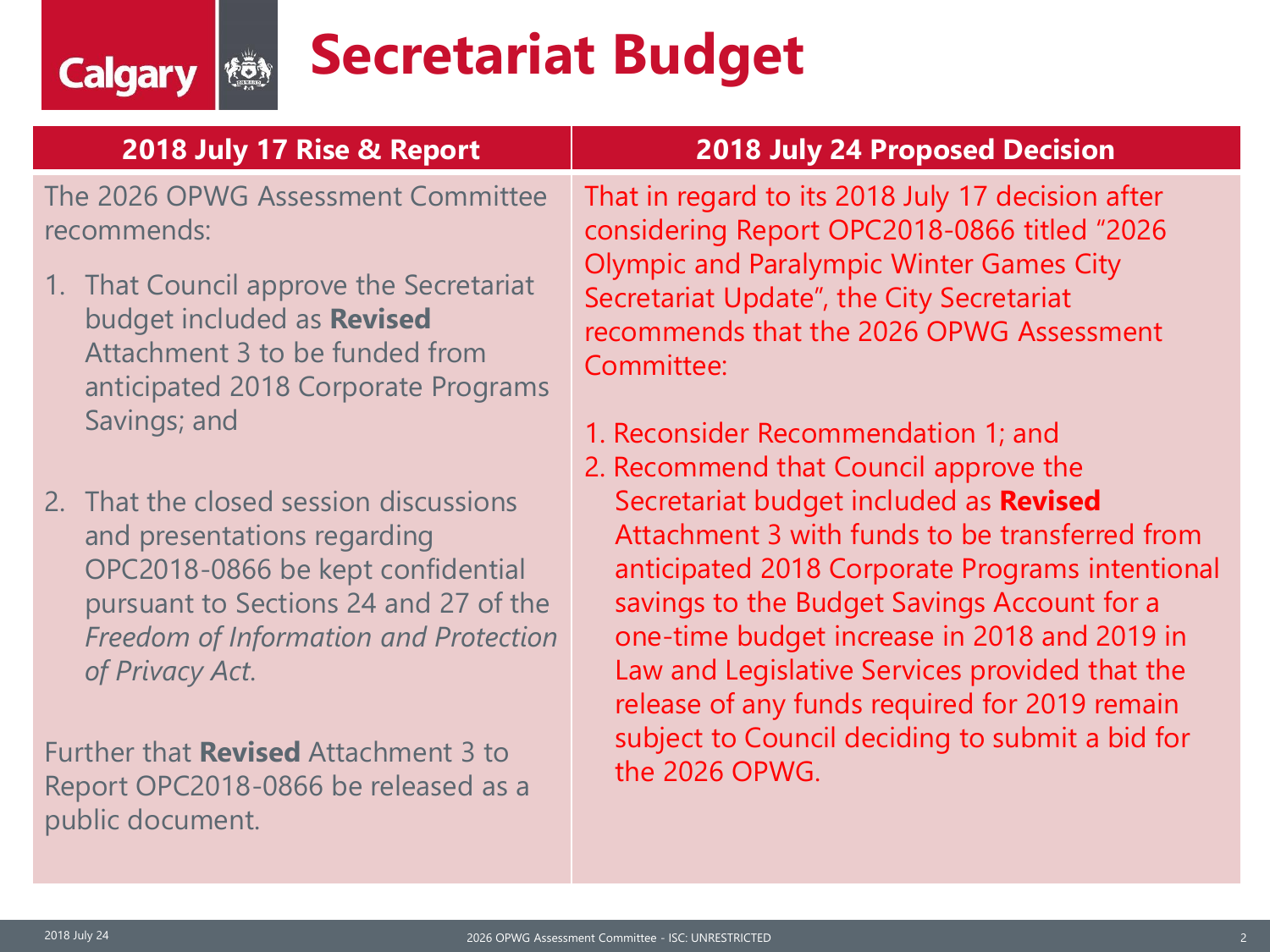

## **Revised Attachment 3**